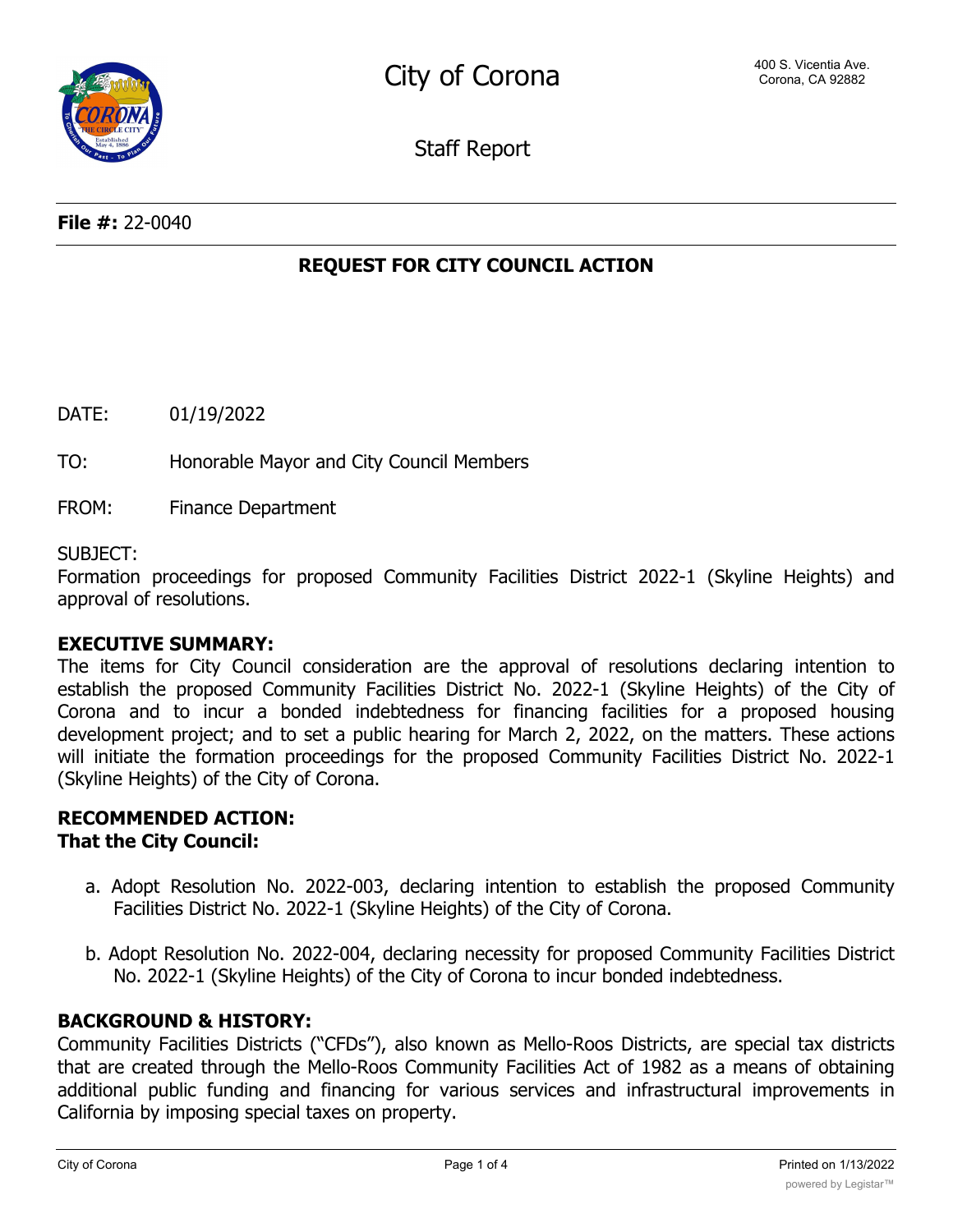## **File #:** 22-0040

The City was approached by developers JHB Colony Investments, LLC and American Superior Land, LLC (the "Landowners") regarding the formation of a community facilities district for the purpose of financing certain City facilities and services for a proposed housing development project.

The proposed development, known as the Skyline Heights project (the "Project"), consists of 294 single-family detached homes and is located along the south side of West Foothill Parkway, east of the Paseo Grande and Foothill Parkway Intersection, west of the Lincoln Ave and Foothill Parkway Intersection. Construction of the Project is anticipated to begin in late 2022 and is anticipated to take approximately three years to complete.

The proposed Community Facilities District ("CFD No. 2022-1") Special Tax A, will fund the development of certain facilities required to serve the Project, including storm drain, sanitary sewer, domestic water, reclaimed water, streets, and traffic signals. The maintenance services for public facilities within and for the benefit of the proposed Project, which will be funded through CFD No. 2022-1 Special Tax B, include maintenance and lighting of parks, parkways, streets, roads and open space, graffiti removal, maintenance and operation of water quality improvements, and public street sweeping.

# **ANALYSIS:**

The initial step in the process to establish CFD No. 2022-1 is for the City Council to approve Resolution Nos. 2022-003 and 2022-004, which declare intention to establish the proposed CFD No. 2022-01 and necessity to issue bonds to finance the construction of the facilities required to serve the Project. Once approved, the final steps would occur in conjunction with a public hearing regarding the formation of CFD No. 2022-1, which would be set for March 2, 2022.

Resolution No. 2022-003, declaring intention to establish the proposed CFD No. 2022-1, serves the following purposes:

- 1. It describes the territory of the boundaries of the CFD No. 2022-1;
- 2. It describes the types of facilities and services that will be financed with the special taxes and bond proceeds;
- 3. It describes the rate and method of apportionment of the special taxes to be levied on the properties within the CFD No. 2022-1; and
- 4. It calls for a public hearing to be held on March 2, 2022, at 6:30 p.m. in the City Council chambers.

Resolution No. 2022-004 also calls for a public hearing to declare necessity to incur bonded indebtedness for the construction of facilities to serve the Project, states the not-to-exceed amount of \$32,000,000 for bonds to be issued by CFD No. 2022-1, and declares that special taxes to be levied on the properties within the proposed CFD No. 2022-1 are to be used for payment of debt service on the bonds, payment of administrative expenses, and payment of public facilities relating to the CFD No. 2022-1.

Should these resolutions be approved and the formation proceedings advance, the actual formation of CFD No. 2022-1 will occur at the public hearing on March 2, 2022. At that hearing, the City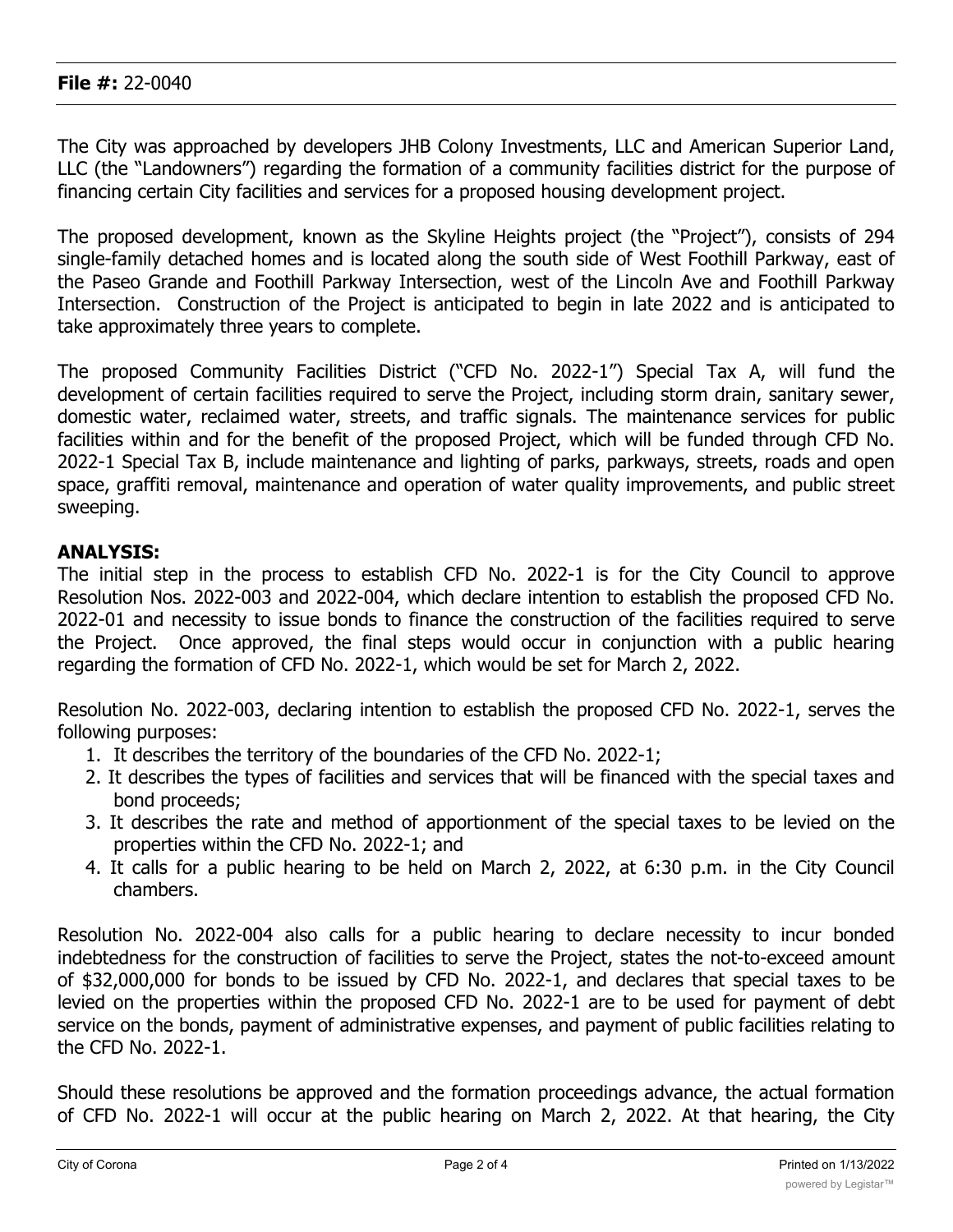## **File #:** 22-0040

Council will be presented with information regarding the proposed CFD No. 2022-1, the special taxes to be levied on the properties, and the public facilities to be constructed using bond proceeds. During this hearing, the City Council will be asked to take the following actions that complete the formation process:

- 1. Adopt a resolution establishing CFD No. 2022-1;
- 2. Adopt a resolution deeming it necessary for CFD No. 2022-1 to incur a bonded indebtedness and call a special election of the landowners;
- 3. Conduct the special landowner election;
- 4. Adopt a resolution declaring the results of the election; and
- 5. Introduce and waive the first reading of the ordinance regarding levying the special taxes.

Staff will return to City Council at a future date following the formation of CFD No. 2022-1 to receive the appropriate approvals needed to issue the bonds. The details on the total amount of the bond issuance, interest rate, and bond term will be included in the future agenda report, once those items are finalized and ready for City Council approval.

The work on this project to-date has been undertaken by the City's financing team, which includes Best Best & Krieger LLP as bond counsel, Spicer Consulting Group, LLC as special tax consultant, CSG Advisors Incorporated as financial advisor, and staff members from the Planning and Development Department, Finance Department, and the City Attorney's Office.

# **COMMITTEE ACTION:**

This project has been presented at the Finance, Legislative and Economic Development (FLED) Committee on February 5, 2020 and October 7, 2020. The most recent presentation was to the Committee of the Whole on May 12, 2021. At the May 2021 Committee of the Whole meeting, staff received direction to move forward with the approval process for the CFD formation.

### **FINANCIAL IMPACT:**

The proposed CFD No. 2022-1 formation has no fiscal impact to the City's General Fund. All costs associated with the formation are paid from a deposit posted by the Landowners with the City. Annually thereafter, costs incurred for staff time to administer CFD No. 2022-1 are reimbursed from the annual levy of special taxes on the property owners. Bonds to be issued by CFD No. 2022-1 will be the sole responsibility of the property owners through a levy of special taxes; the City has no financial responsibility for the debt service associated with these bonds.

### **ENVIRONMENTAL ANALYSIS:**

This action is exempt pursuant to Section 15061(b)(3) of the Guidelines for the California Environmental Quality Act (CEQA), which states that a project is exempt from CEQA if the activity is covered by the general rule that CEQA applies only to projects that have the potential for causing a significant effect on the environment. Where it can be seen with certainty that there is no possibility that the adoption of the resolutions may have a significant effect on the environment, the action is not subject to CEQA. This action merely declares the City's intent to form CFD No. 2022-1 and the